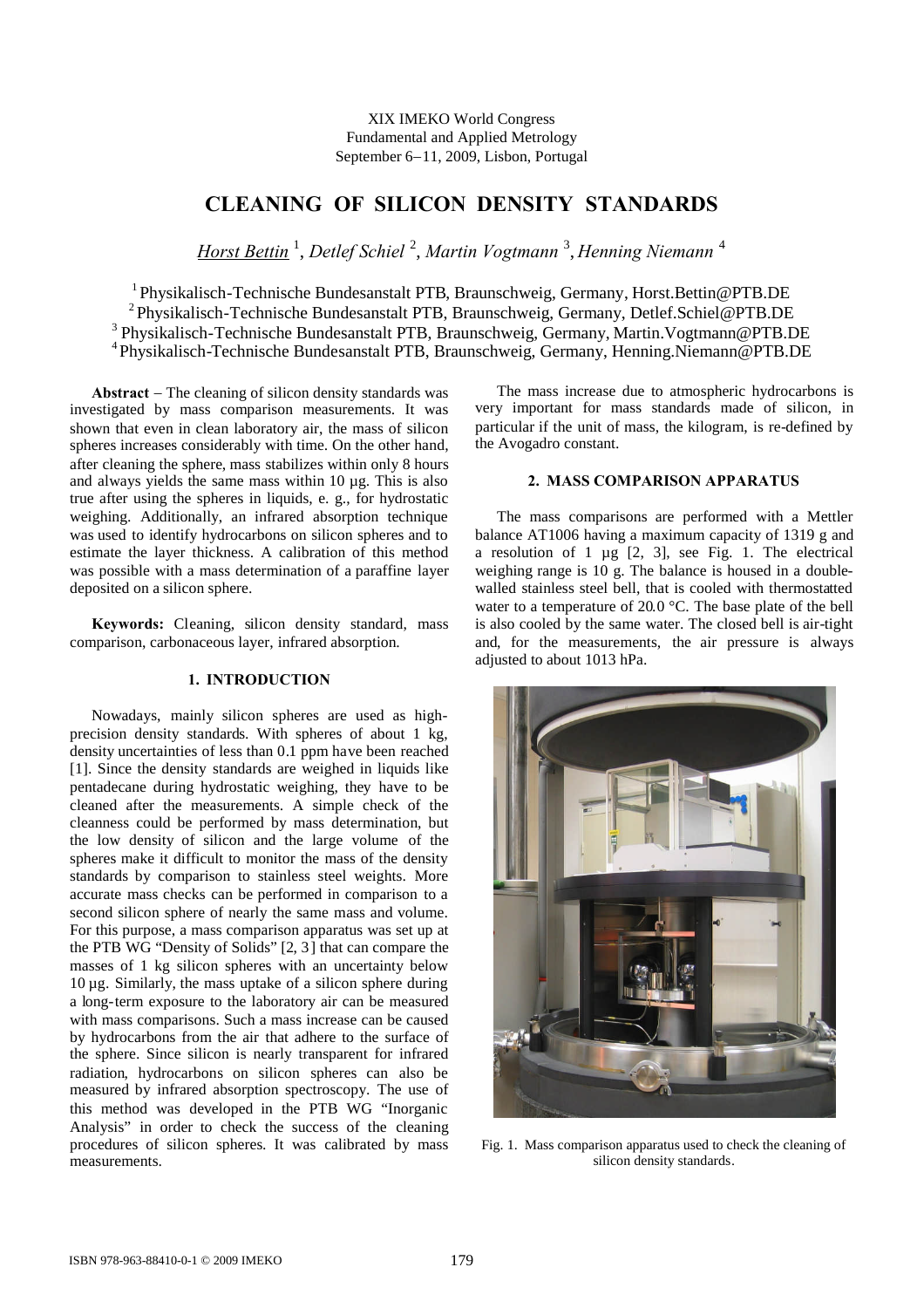The temperature field in the sample area is measured with seven thermocouples in comparison to the temperature of a copper block, the temperature of which is determined with a standard platinum resistance thermometer. Near the samples, the temperature differences are below 10 mK and the temperature drift during the measurements is below 5 mK/h.

The measurements are performed fully automatically with a fixed timing of the weighing procedure. A complete ABBA cycle takes 60 min and the repeatability within a measurement series (i. e. the standard deviation of the mass differences of the ABBA cycles) is usually less than  $1 \mu$ g. The spheres rest on special steel rings, thus allowing a perfect positioning of the samples. After closing the bell, a waiting time of 8 hours ensures the complete temperature equilibrium of samples and apparatus.

The apparatus is not only used for cleaning checks but also for the new method of hydrostatic density determination [1, 3]. In this method, the (apparent) weight of the sample is compared to the weight of the density standards not only in liquid but also in air. Thus, the density standards are also used for the mass determination of the sample instead of stainless steel mass standards. With this method the densities of the sample and standards can be compared with uncertainties of 0.05 ppm or less. Here, one precondition is again that the density standards are perfectly clean.

## **3. GRAVIMETRIC MEASUREMENTS**

Monitoring the mass of silicon density standards over long periods of time is difficult, since mass comparisons to the usual mass standards of stainless steel have a large uncertainty due to the large volume difference. Additionally, all mass standards may also be drifting in mass. Therefore, the following procedures were used to investigate the cleanness of silicon density standards.

1) After a long exposure to the atmosphere, the silicon sphere is compared to another silicon sphere just before and right after the cleaning. The mass decrease is the amount of "dirt" that is washed off.

2) Mass comparisons to another silicon sphere before and after the use in a hydrostatic weighing or flotation apparatus prove the effectiveness of the cleaning procedure.

The following cleaning procedure was used: After the measurements in some liquids, the spheres are wiped off, then pre-cleaned with benzine and finally bathed in pure ethanol. Other similar cleaning procedures can be found in [4].

#### *3.1. Mass uptake from the atmosphere*

For the determination of the contamination of the sphere surface by the atmosphere, the sphere is first cleaned thoroughly and then exposed to the usual laboratory air for a long time. After the exposure, its mass is compared to the mass of another sphere before and after a new cleaning. Fig. 2 gives an example of when the spheres Si1PTB and Si2PTB were cleaned on 15 September 2006, then compared with each other on different occasions during 9 months, showing a constant mass difference of 1.550071 g with a standard deviation of 1.4 µg. Then, first the sphere Si2PTB was cleaned which yielded a change of the mass difference of 16 µg due to the removal of the contamination. When also the sphere Si1PTB was cleaned, the mass difference was again 1.550071 g. Thus, both spheres showed a mass decrease of 16 µg through the cleaning and consequently an increase of 16 µg within 9 months.



Fig. 2. Changes of the mass difference of the silicon spheres Si1PTB and Si2PTB by cleaning after a 9 month long exposure to air.

### *3.2. Reproducibility of mass after immersion in liquid*

The spheres Si1PTB and Si2PTB are usually used for density comparisons by hydrostatic weighing and flotation methods. During the measurements, the spheres are immersed in different liquids: pentadecane for hydrostatic weighing and a mixture of dibromoethane and tribromopropane for flotation experiments [5]. After the density measurements, the spheres are cleaned. Mass comparisons with the silicon sphere Si7PTB that is used as a mass standard allows us to check whether the cleaning was successful. Figure 3 shows mass differences of Si7PTB to the sphere Si1PTB which were measured after such cleanings (indicated by the vertical lines). The values drift by 10(4) µg per year due to the mass uptake of Si7PTB. (This value agrees with the value of  $12(6)$  µg per year determined from absolute mass calibrations of Si7PTB.) The measured values differ less than 10 µg from the drift line; the standard deviation is 6 µg.



Fig. 3. Mass difference of the spheres Si7PTB and Si1PTB, measured shortly after cleaning Si1PTB. The dates of the cleanings are indicated by the vertical lines.